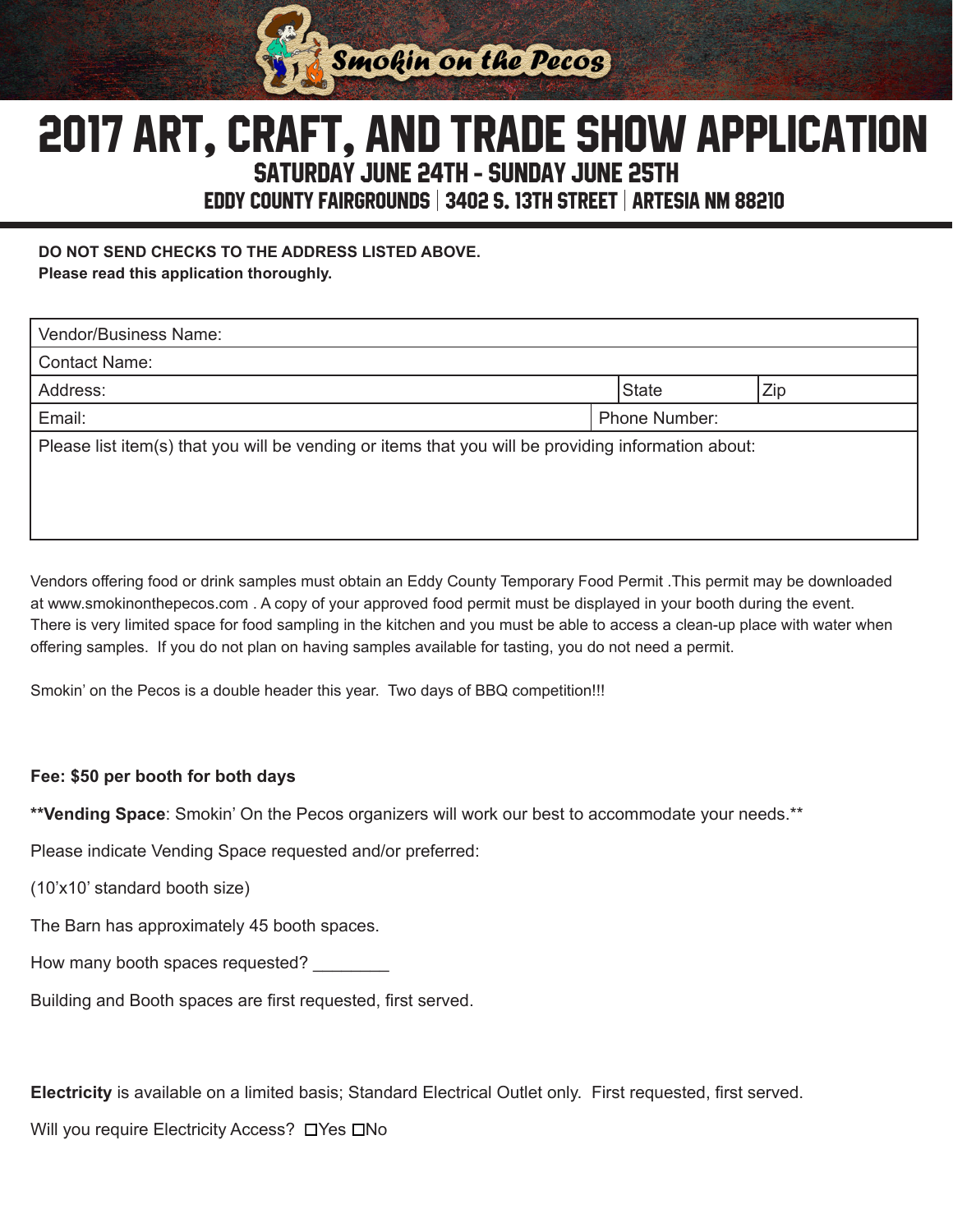Vendors may set up beginning at 12:00 pm on Friday, June 23rd. All Vendors must be in place and ready for sales by noon on Saturday, June 24th. Vendors may enter building on Saturday as early as 9:00 am.

Vendors are expected to open for business on Saturday at 12pm and stay throughout the day until 6pm. Doors will close promptly at 6pm.

Vendors may enter building on Sunday as early as 9:00 am and are expected to be open for business by 11am and keep the booth open through 4pm. You will have time to clear out your items after 4pm on Sunday, the 25th.

Please indicate if you need any special accommodations.

You may promote your business/booth with signs, social media and advertisement.

Smokin' on the Pecos will provide some promotional advertisements and signage that may be subject to weather destruction.

Smokin' on the Pecos cannot guarantee a certain level of sales or income for vendors from this event. Vendors will need to provide their own tables, chairs, props, extension cords and any enhanced lighting, as long as electricity is available. You may bring an oscillating fan to help stay cool.

#### **Application/Payment:**

Mail or email application for vending reservation: If emailing application, payment must be USPS mailed, or hand delivered and received within one week of emailed application. Eligibility is forfeited if not received. Please make checks or money orders payable to Smokin' On the Pecos. Please calculate at \$50 per booth space.

#### **Mail payments to this address:**

Leah Boone 503 South 15th Street Artesia, NM 88210 Email: LBoone@cvecoop.org

#### **Questions: Call or text, Leah at 575.513.2863**

Vendor registration is complete once entry & payment is received. There is no exception to this request. Applications are accepted on first come, first served basis. Space is limited. You will get confirmation of your registration. This is an all-weather event. Wind and heat are typical. We cannot guarantee air conditioning in all cases. No refunds applicable once vendors are officially registered.

**Vendor Signature: Date:** 

#### **WAIVER OF LIABILITY**

In consideration of Smokin' On the Pecos organizers accepting this application, I, the above-signed, intending to be legally bound, hereby for myself, my heirs, executors and administrators waive and release any and all claims, rights of action and demands for personal injury, property, consequential and other damages whatsoever which may arise out of the activity/event set forth herein. This release shall be for the benefit of the Artesia Trailblazers, Eddy County Fairgrounds, and Smokin' On the Pecos event, their representatives, successors and assigns for any and all injuries suffered by me or any member of my booth at this event. Further, I hereby grant full permission to the Smokin' On The Pecos and /or their authorized agents, to use my photographs, videotapes, motion pictures, recordings and any other record of this event for any legitimate purpose. I further agree to accept all conditions set forth and to abide by the rules and regulations of The Smokin' On the Pecos Vendor Rules and Regulations as stated on the website a www.smokinonthepecos.com.